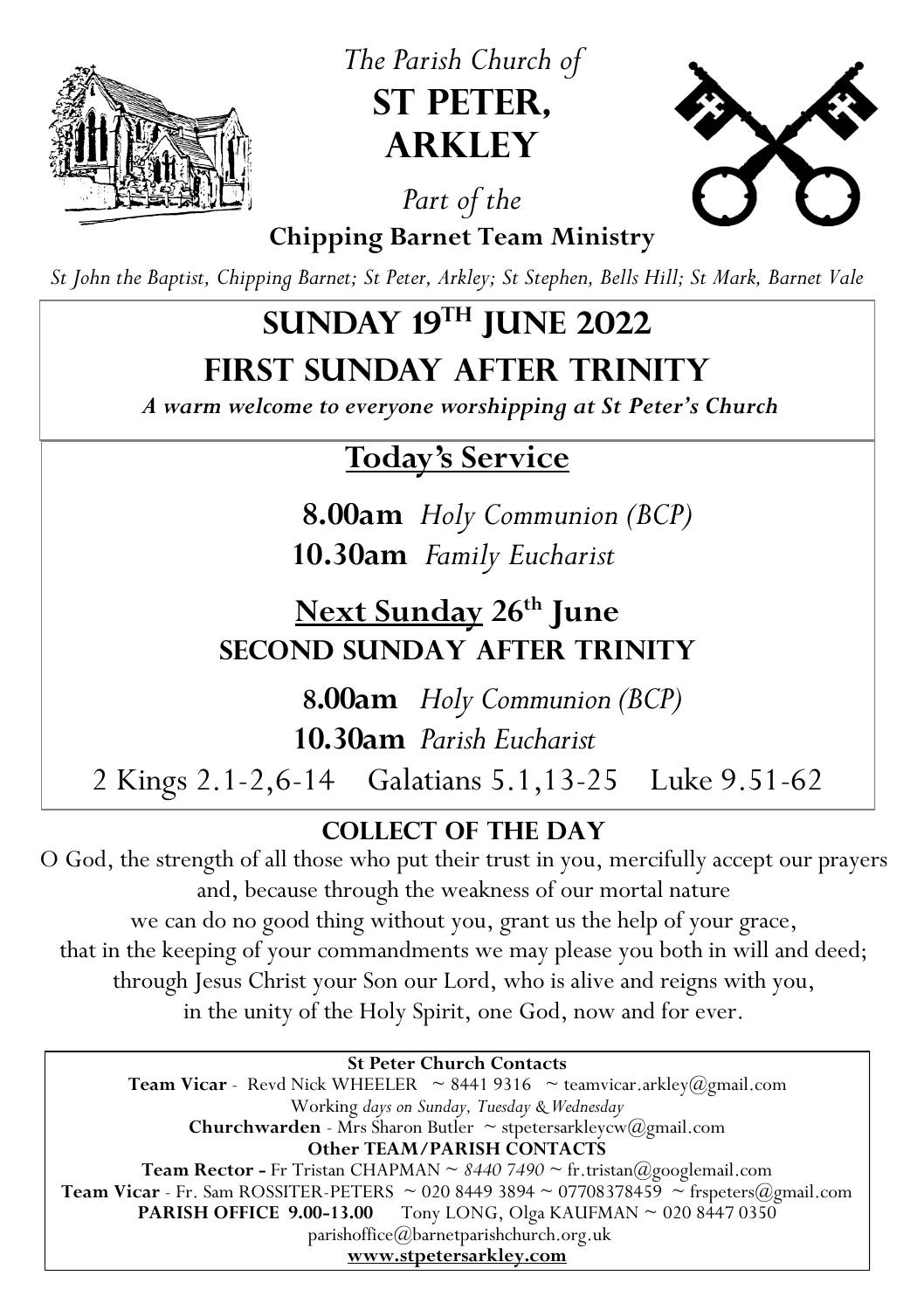#### **First Reading 1 Kings 19: 1-4(5-7)8-15a**

Ahab told Jezebel all that Elijah had done, and how he had killed all the prophets with the sword. Then Jezebel sent a messenger to Elijah, saying, 'So may the gods do to me, and more also, if I do not make your life like the life of one of them by this time tomorrow.' Then he was afraid; he got up and fled for his life, and came to Beer-sheba, which belongs to Judah; he left his servant there.

But he himself went a day's journey into the wilderness, and came and sat down under a solitary broom tree. He asked that he might die: 'It is enough; now, O LORD, take away my life, for I am no better than my ancestors.' Then he lay down under the broom tree and fell asleep. Suddenly an angel touched him and said to him, 'Get up and eat.' He looked, and there at his head was a cake baked on hot stones, and a jar of water. He ate and drank, and lay down again. The angel of the LORD came a second time, touched him, and said, 'Get up and eat, otherwise the journey will be too much for you.' He got up, and ate and drank; then he went in the strength of that food forty days and forty nights to Horeb the mount of God.

At that place he came to a cave, and spent the night there.

Then the word of the LORD came to him, saying, 'What are you doing here, Elijah?'

He answered, 'I have been very zealous for the LORD, the God of hosts; for the Israelites have forsaken your covenant, thrown down your altars, and killed your prophets with the sword. I alone am left, and they are seeking my life, to take it away.' He said, 'Go out and stand on the mountain before the LORD, for the LORD is about to pass by.' Now there was a great wind, so strong that it was splitting mountains and breaking rocks in pieces before the LORD, but the LORD was not in the wind; and after the wind an earthquake, but the LORD was not in the earthquake; and after the earthquake a fire, but the LORD was not in the fire; and after the fire a sound of sheer silence. When Elijah heard it, he wrapped his face in his mantle and went out and stood at the entrance of the cave. Then there came a voice to him that said, 'What are you doing here, Elijah?' He answered, 'I have been very zealous for the LORD, the God of hosts; for the Israelites have forsaken your covenant, thrown down your altars, and killed your prophets with the sword. I alone am left, and they are seeking my life, to take it away.' Then the LORD said to him, 'Go, return on your way to the wilderness of Damascus; when you arrive, you shall anoint Hazael as king over Aram.'

#### **Psalm 43**

#### **Response: ~ Why are you so full of heaviness, O my soul, and why are you so disquieted within me?**

Give judgement for me, O God, and defend my cause against an ungodly people; deliver me from the deceitful and the wicked.

For you are the God of my refuge; why have you cast me from you,

and why go I so heavily, while the enemy oppresses me? **R**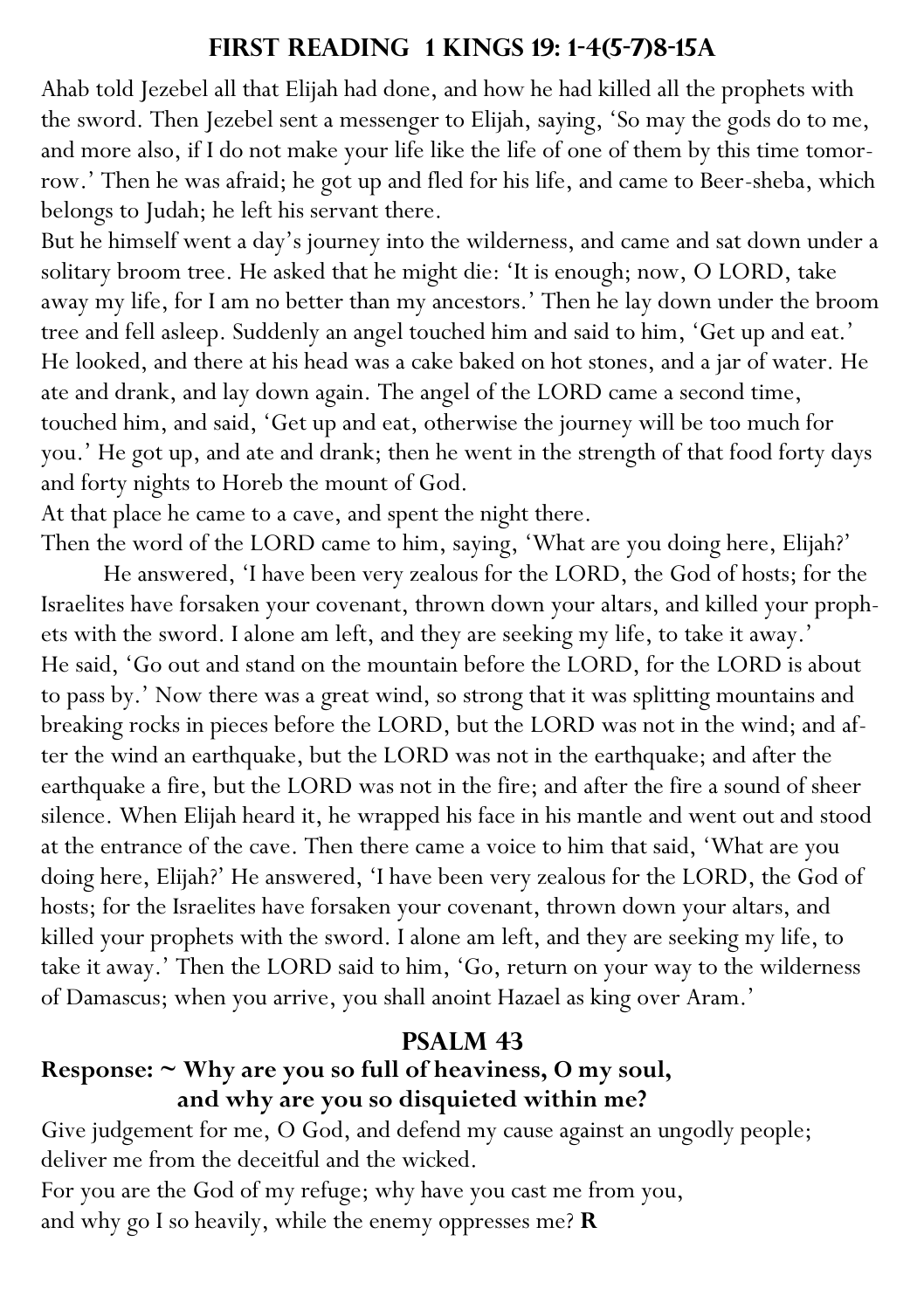O send out your light and your truth, that they may lead me, and bring me to your holy hill and to your dwelling, That I may go to the altar of God, to the God of my joy and gladness; and on the lyre I will give thanks to you, O God my God. O put your trust in God; for I will yet give him thanks, who is the help of my countenance, and my God. **R**

#### **Second Reading Galatians 3: 23-29**

Before faith in Jesus Christ came, we were held prisoners by the law, locked up until faith should be revealed. So the law was put in charge to lead us to Christ that we might be justified by faith. Now that faith has come, we are no longer under the supervision of the law. You are all sons of God through faith in Christ Jesus, for all of you who were baptised into Christ have clothed yourselves with Christ. There is neither Jew nor Greek, slave nor free, male nor female, for you are all one in Christ Jesus. If you belong to Christ, then you are Abraham's seed, and heirs according to the promise.

#### **Gospel Luke 8: 26-39**

Jesus and his disciples arrived at the country of the Gerasenes, which is opposite Galilee. As he stepped out on land, a man of the city who had demons met him. For a long time he had worn no clothes, and he did not live in a house but in the tombs. When he saw Jesus, he fell down before him and shouted at the top of his voice, 'What have you to do with me, Jesus, Son of the Most High God? I beg you, do not torment me' – for Jesus had commanded the unclean spirit to come out of the man. (For many times it had seized him; he was kept under guard and bound with chains and shackles, but he would break the bonds and be driven by the demon into the wilds.) Jesus then asked him, 'What is your name?' He said, 'Legion'; for many demons had entered him. They begged him not to order them to go back into the abyss. Now there on the hillside a large herd of swine was feeding; and the demons begged Jesus to let them enter these. So he gave them permission. Then the demons came out of the man and entered the swine, and the herd rushed down the steep bank into the lake and was drowned. When the swineherds saw what had happened, they ran off and told it in the city and in the country. Then people came out to see what had happened, and when they came to Jesus, they found the man from whom the demons had gone sitting at the feet of Jesus, clothed and in his right mind. And they were afraid. Those who had seen it told them how the one who had been possessed by demons had been healed. Then all the people of the surrounding country of the Gerasenes asked Jesus to leave them; for they were seized with great fear. So he got into the boat and returned. The man from whom the demons had gone begged that he might be with him; but Jesus sent him away, saying, 'Return to your home, and declare how much God has done for you.' So he went away, proclaiming throughout the city how much Jesus had done for him.